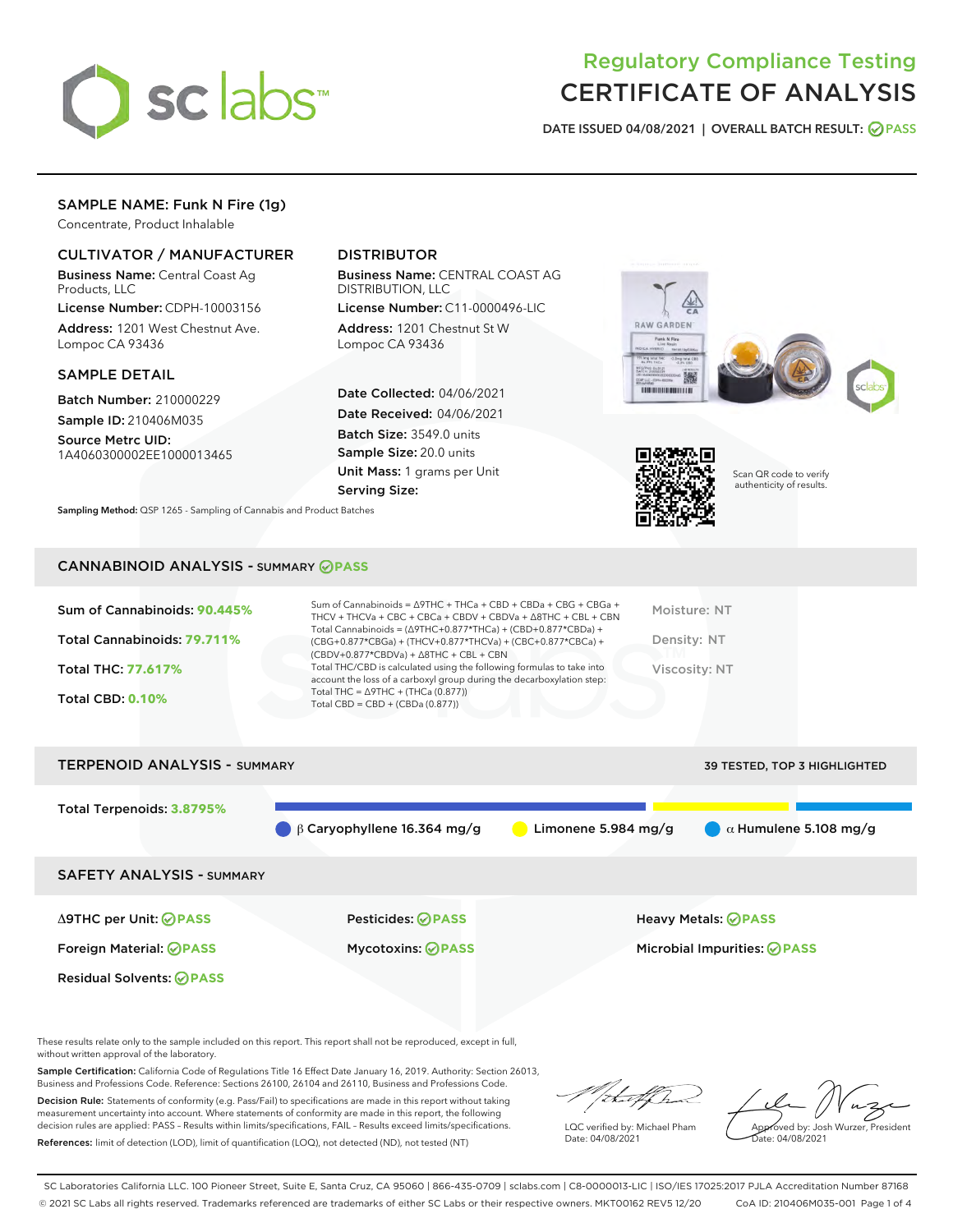



Π

FUNK N FIRE (1G) | DATE ISSUED 04/08/2021 | OVERALL BATCH RESULT:  $\bigcirc$  PASS

#### CANNABINOID TEST RESULTS - 04/07/2021 2 PASS

Tested by high-performance liquid chromatography with diode-array detection (HPLC-DAD). **Method:** QSP 1157 - Analysis of Cannabinoids by HPLC-DAD

TOTAL CANNABINOIDS: **79.711%**

Total Cannabinoids (Total THC) + (Total CBD) + (Total CBG) + (Total THCV) + (Total CBC) + (Total CBDV) + ∆8THC + CBL + CBN

TOTAL THC: **77.617%** Total THC (∆9THC+0.877\*THCa)

TOTAL CBD: **0.10%**

Total CBD (CBD+0.877\*CBDa)

TOTAL CBG: 1.23% Total CBG (CBG+0.877\*CBGa)

TOTAL THCV: 0.368% Total THCV (THCV+0.877\*THCVa)

TOTAL CBC: 0.396% Total CBC (CBC+0.877\*CBCa)

TOTAL CBDV: ND Total CBDV (CBDV+0.877\*CBDVa)

| <b>COMPOUND</b>  | LOD/LOQ<br>(mg/g)          | <b>MEASUREMENT</b><br><b>UNCERTAINTY</b><br>(mg/g) | <b>RESULT</b><br>(mg/g) | <b>RESULT</b><br>(%) |
|------------------|----------------------------|----------------------------------------------------|-------------------------|----------------------|
| <b>THCa</b>      | 0.05/0.14                  | ±21.848                                            | 850.12                  | 85.012               |
| <b>A9THC</b>     | 0.06/0.26                  | ±1.053                                             | 30.61                   | 3.061                |
| <b>CBGa</b>      | 0.1 / 0.2                  | ±0.66                                              | 12.7                    | 1.27                 |
| <b>CBCa</b>      | 0.07/0.28                  | ±0.221                                             | 4.51                    | 0.451                |
| <b>THCVa</b>     | 0.07/0.20                  | ±0.200                                             | 4.20                    | 0.420                |
| <b>CBG</b>       | 0.06/0.19                  | ±0.046                                             | 1.17                    | 0.117                |
| <b>CBDa</b>      | 0.02/0.19                  | ±0.033                                             | 1.14                    | 0.114                |
| <b>CBC</b>       | 0.2 / 0.5                  | N/A                                                | $<$ LOQ                 | $<$ LOQ              |
| $\triangle$ 8THC | 0.1/0.4                    | N/A                                                | <b>ND</b>               | <b>ND</b>            |
| <b>THCV</b>      | 0.1/0.2                    | N/A                                                | <b>ND</b>               | <b>ND</b>            |
| <b>CBD</b>       | 0.07/0.29                  | N/A                                                | <b>ND</b>               | <b>ND</b>            |
| <b>CBDV</b>      | 0.04 / 0.15                | N/A                                                | <b>ND</b>               | <b>ND</b>            |
| <b>CBDVa</b>     | 0.03/0.53                  | N/A                                                | <b>ND</b>               | <b>ND</b>            |
| <b>CBL</b>       | 0.06 / 0.24                | N/A                                                | <b>ND</b>               | <b>ND</b>            |
| <b>CBN</b>       | 0.1/0.3                    | N/A                                                | <b>ND</b>               | <b>ND</b>            |
|                  | <b>SUM OF CANNABINOIDS</b> |                                                    | 904.45 mg/g             | 90.445%              |

**UNIT MASS: 1 grams per Unit**

| ∆9THC per Unit                        | 1120 per-package limit     | 30.61 mg/unit<br><b>PASS</b> |  |
|---------------------------------------|----------------------------|------------------------------|--|
| <b>Total THC per Unit</b>             |                            | 776.17 mg/unit               |  |
| <b>CBD per Unit</b>                   |                            | <b>ND</b>                    |  |
| <b>Total CBD per Unit</b>             |                            | $1.00$ mg/unit               |  |
| Sum of Cannabinoids<br>per Unit       |                            | 904.45 mg/unit               |  |
| <b>Total Cannabinoids</b><br>per Unit |                            | 797.11 mg/unit               |  |
| <b>MOISTURE TEST RESULT</b>           | <b>DENSITY TEST RESULT</b> | <b>VISCOSITY TEST RESULT</b> |  |

Not Tested

Not Tested

Not Tested

TERPENOID TEST RESULTS - 04/08/2021

Terpene analysis utilizing gas chromatography-flame ionization detection (GC-FID). **Method:** QSP 1192 - Analysis of Terpenoids by GC-FID

| <b>COMPOUND</b>         | LOD/LOQ<br>(mg/g) | <b>MEASUREMENT</b><br>UNCERTAINTY<br>(mg/g) | <b>RESULT</b><br>(mg/g)                         | <b>RESULT</b><br>(%) |
|-------------------------|-------------------|---------------------------------------------|-------------------------------------------------|----------------------|
| B Caryophyllene         | 0.004 / 0.012     | ±0.5826                                     | 16.364                                          | 1.6364               |
| Limonene                | 0.005 / 0.016     | ±0.0856                                     | 5.984                                           | 0.5984               |
| $\alpha$ Humulene       | 0.009/0.029       | ±0.1640                                     | 5.108                                           | 0.5108               |
| <b>Myrcene</b>          | 0.008 / 0.025     | ±0.0613                                     | 4.754                                           | 0.4754               |
| $\alpha$ Bisabolol      | 0.008 / 0.026     | ±0.0689                                     | 1.291                                           | 0.1291               |
| Linalool                | 0.009 / 0.032     | ±0.0449                                     | 1.181                                           | 0.1181               |
| trans-β-Farnesene       | 0.008 / 0.025     | ±0.0319                                     | 0.899                                           | 0.0899               |
| Fenchol                 | 0.010 / 0.034     | ±0.0275                                     | 0.711                                           | 0.0711               |
| Terpineol               | 0.016 / 0.055     | ±0.0417                                     | 0.679                                           | 0.0679               |
| $\beta$ Pinene          | 0.004 / 0.014     | ±0.0067                                     | 0.586                                           | 0.0586               |
| $\alpha$ Pinene         | 0.005 / 0.017     | ±0.0027                                     | 0.310                                           | 0.0310               |
| Caryophyllene<br>Oxide  | 0.010 / 0.033     | ±0.0089                                     | 0.193                                           | 0.0193               |
| Terpinolene             | 0.008 / 0.026     | ±0.0032                                     | 0.156                                           | 0.0156               |
| <b>Borneol</b>          | 0.005 / 0.016     | ±0.0064                                     | 0.152                                           | 0.0152               |
| Geraniol                | 0.002 / 0.007     | ±0.0067                                     | 0.152                                           | 0.0152               |
| Ocimene                 | 0.011 / 0.038     | ±0.0036                                     | 0.111                                           | 0.0111               |
| <b>Geranyl Acetate</b>  | 0.004 / 0.014     | ±0.0032                                     | 0.076                                           | 0.0076               |
| Camphene                | 0.005 / 0.015     | ±0.0008                                     | 0.073                                           | 0.0073               |
| Nerol                   | 0.003 / 0.011     | ±0.0007                                     | 0.015                                           | 0.0015               |
| Sabinene Hydrate        | 0.006 / 0.022     | N/A                                         | <loq< th=""><th><loq< th=""></loq<></th></loq<> | <loq< th=""></loq<>  |
| Fenchone                | 0.009 / 0.028     | N/A                                         | <loq< th=""><th><loq< th=""></loq<></th></loq<> | <loq< th=""></loq<>  |
| Citronellol             | 0.003 / 0.010     | N/A                                         | <loq< th=""><th><loq< th=""></loq<></th></loq<> | <loq< th=""></loq<>  |
| Guaiol                  | 0.009 / 0.030     | N/A                                         | <loq< th=""><th><loq< th=""></loq<></th></loq<> | <loq< th=""></loq<>  |
| Sabinene                | 0.004 / 0.014     | N/A                                         | <b>ND</b>                                       | <b>ND</b>            |
| $\alpha$ Phellandrene   | 0.006 / 0.020     | N/A                                         | <b>ND</b>                                       | ND                   |
| 3 Carene                | 0.005 / 0.018     | N/A                                         | ND                                              | ND                   |
| $\alpha$ Terpinene      | 0.005 / 0.017     | N/A                                         | ND                                              | ND                   |
| p-Cymene                | 0.005 / 0.016     | N/A                                         | <b>ND</b>                                       | ND                   |
| Eucalyptol              | 0.006 / 0.018     | N/A                                         | ND                                              | ND                   |
| $\gamma$ Terpinene      | 0.006 / 0.018     | N/A                                         | ND                                              | ND                   |
| (-)-Isopulegol          | 0.005 / 0.016     | N/A                                         | ND                                              | ND                   |
| Camphor                 | 0.006 / 0.019     | N/A                                         | ND                                              | ND                   |
| Isoborneol              | 0.004 / 0.012     | N/A                                         | ND                                              | <b>ND</b>            |
| Menthol                 | 0.008 / 0.025     | N/A                                         | ND                                              | ND                   |
| R-(+)-Pulegone          | 0.003 / 0.011     | N/A                                         | ND                                              | ND                   |
| $\alpha$ Cedrene        | 0.005 / 0.016     | N/A                                         | ND                                              | ND                   |
| Valencene               | 0.009 / 0.030     | N/A                                         | ND                                              | ND                   |
| Nerolidol               | 0.009 / 0.028     | N/A                                         | ND                                              | ND                   |
| Cedrol                  | 0.008 / 0.027     | N/A                                         | ND                                              | ND                   |
| <b>TOTAL TERPENOIDS</b> |                   |                                             | 38.795 mg/g                                     | 3.8795%              |

SC Laboratories California LLC. 100 Pioneer Street, Suite E, Santa Cruz, CA 95060 | 866-435-0709 | sclabs.com | C8-0000013-LIC | ISO/IES 17025:2017 PJLA Accreditation Number 87168 © 2021 SC Labs all rights reserved. Trademarks referenced are trademarks of either SC Labs or their respective owners. MKT00162 REV5 12/20 CoA ID: 210406M035-001 Page 2 of 4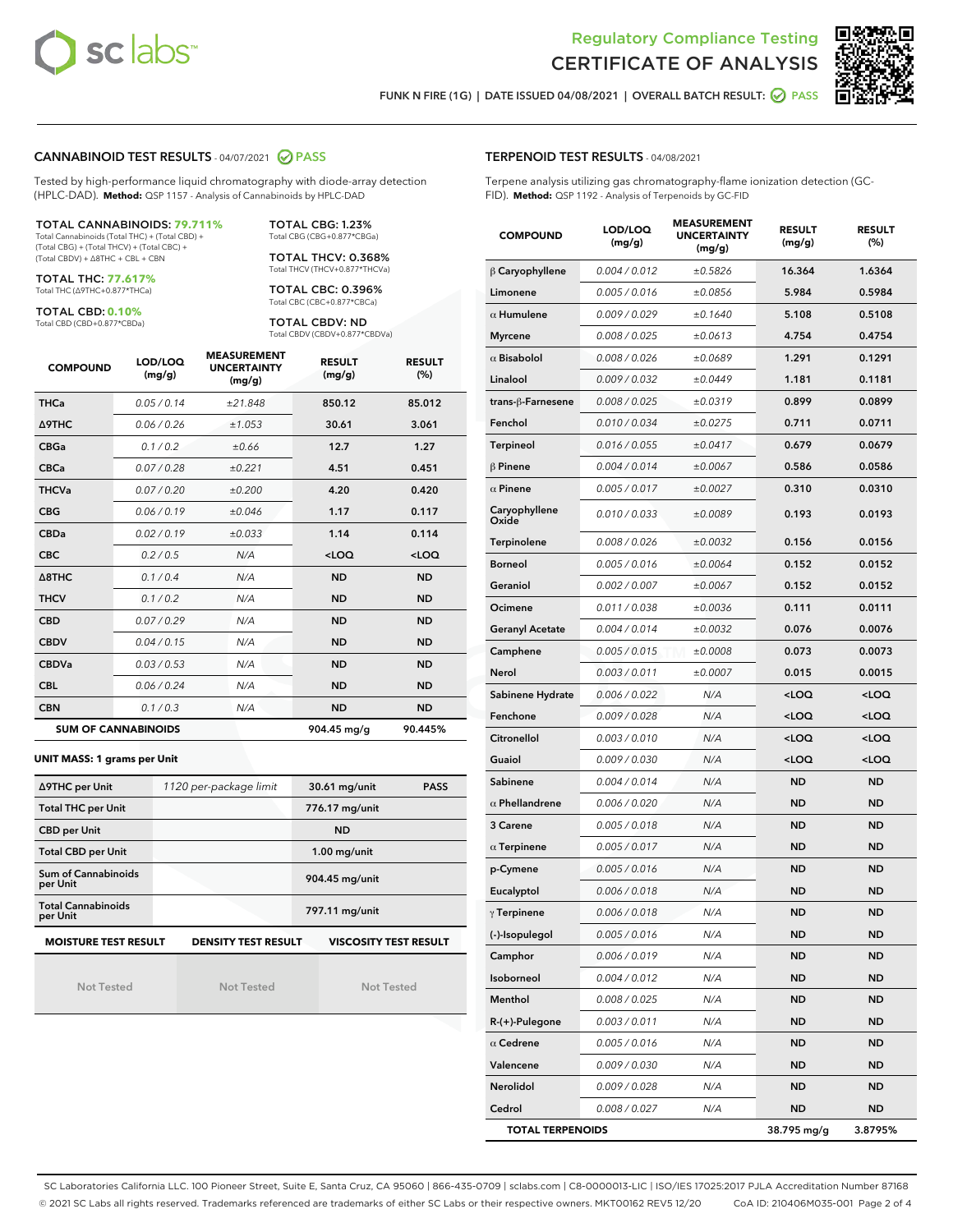



FUNK N FIRE (1G) | DATE ISSUED 04/08/2021 | OVERALL BATCH RESULT:  $\bigcirc$  PASS

## CATEGORY 1 PESTICIDE TEST RESULTS - 04/08/2021 2 PASS

Pesticide and plant growth regulator analysis utilizing high-performance liquid chromatography-mass spectrometry (HPLC-MS) or gas chromatography-mass spectrometry (GC-MS). \*GC-MS utilized where indicated. **Method:** QSP 1212 - Analysis of Pesticides and Mycotoxins by LC-MS or QSP 1213 - Analysis of Pesticides by GC-MS

| 0.03 / 0.08<br><b>ND</b><br><b>PASS</b><br>Aldicarb<br>$\ge$ LOD<br>N/A<br>Carbofuran<br>0.02 / 0.05<br>N/A<br>$\ge$ LOD<br><b>ND</b><br><b>PASS</b><br>Chlordane*<br>0.03 / 0.08<br>$\ge$ LOD<br>N/A<br><b>ND</b><br><b>PASS</b><br>Chlorfenapyr*<br>0.03/0.10<br>$\ge$ LOD<br>N/A<br><b>ND</b><br><b>PASS</b><br>0.02 / 0.06<br>N/A<br><b>ND</b><br><b>PASS</b><br>Chlorpyrifos<br>$\ge$ LOD<br>N/A<br>Coumaphos<br>0.02 / 0.07<br><b>ND</b><br><b>PASS</b><br>$\ge$ LOD<br>Daminozide<br>0.02 / 0.07<br>N/A<br><b>ND</b><br><b>PASS</b><br>$\ge$ LOD<br><b>DDVP</b><br>0.03/0.09<br>$>$ LOD<br>N/A<br><b>ND</b><br><b>PASS</b><br>(Dichlorvos)<br>Dimethoate<br>0.03/0.08<br>$\ge$ LOD<br>N/A<br><b>PASS</b><br><b>ND</b><br>0.03 / 0.10<br>N/A<br><b>ND</b><br><b>PASS</b><br>Ethoprop(hos)<br>$>$ LOD<br>0.02 / 0.06<br>N/A<br><b>ND</b><br><b>PASS</b><br>$\ge$ LOD<br>Etofenprox<br>Fenoxycarb<br>0.03/0.08<br>$\ge$ LOD<br>N/A<br><b>ND</b><br><b>PASS</b><br>0.03/0.08<br>$\ge$ LOD<br>N/A<br><b>ND</b><br><b>PASS</b><br>Fipronil<br>Imazalil<br>0.02 / 0.06<br>$>$ LOD<br>N/A<br><b>ND</b><br><b>PASS</b><br><b>Methiocarb</b><br>0.02 / 0.07<br>$\ge$ LOD<br>N/A<br><b>ND</b><br><b>PASS</b><br>Methyl<br>0.03/0.10<br>N/A<br><b>ND</b><br>$\ge$ LOD<br><b>PASS</b><br>parathion<br>0.03/0.09<br><b>Mevinphos</b><br>$\ge$ LOD<br>N/A<br><b>ND</b><br><b>PASS</b><br>Paclobutrazol<br>0.02 / 0.05<br>N/A<br>$>$ LOD<br><b>ND</b><br><b>PASS</b><br>0.03/0.09<br>N/A<br>$\ge$ LOD<br><b>ND</b><br><b>PASS</b><br>Propoxur<br>0.03 / 0.08<br><b>ND</b><br><b>PASS</b><br>Spiroxamine<br>$\ge$ LOD<br>N/A<br>Thiacloprid<br>0.03/0.10<br>N/A<br><b>ND</b><br><b>PASS</b><br>$\ge$ LOD | <b>COMPOUND</b> | LOD/LOQ<br>$(\mu g/g)$ | <b>ACTION</b><br><b>LIMIT</b><br>$(\mu g/g)$ | <b>MEASUREMENT</b><br><b>UNCERTAINTY</b><br>$(\mu g/g)$ | <b>RESULT</b><br>$(\mu g/g)$ | <b>RESULT</b> |
|------------------------------------------------------------------------------------------------------------------------------------------------------------------------------------------------------------------------------------------------------------------------------------------------------------------------------------------------------------------------------------------------------------------------------------------------------------------------------------------------------------------------------------------------------------------------------------------------------------------------------------------------------------------------------------------------------------------------------------------------------------------------------------------------------------------------------------------------------------------------------------------------------------------------------------------------------------------------------------------------------------------------------------------------------------------------------------------------------------------------------------------------------------------------------------------------------------------------------------------------------------------------------------------------------------------------------------------------------------------------------------------------------------------------------------------------------------------------------------------------------------------------------------------------------------------------------------------------------------------------------------------------------------------------------------------------|-----------------|------------------------|----------------------------------------------|---------------------------------------------------------|------------------------------|---------------|
|                                                                                                                                                                                                                                                                                                                                                                                                                                                                                                                                                                                                                                                                                                                                                                                                                                                                                                                                                                                                                                                                                                                                                                                                                                                                                                                                                                                                                                                                                                                                                                                                                                                                                                |                 |                        |                                              |                                                         |                              |               |
|                                                                                                                                                                                                                                                                                                                                                                                                                                                                                                                                                                                                                                                                                                                                                                                                                                                                                                                                                                                                                                                                                                                                                                                                                                                                                                                                                                                                                                                                                                                                                                                                                                                                                                |                 |                        |                                              |                                                         |                              |               |
|                                                                                                                                                                                                                                                                                                                                                                                                                                                                                                                                                                                                                                                                                                                                                                                                                                                                                                                                                                                                                                                                                                                                                                                                                                                                                                                                                                                                                                                                                                                                                                                                                                                                                                |                 |                        |                                              |                                                         |                              |               |
|                                                                                                                                                                                                                                                                                                                                                                                                                                                                                                                                                                                                                                                                                                                                                                                                                                                                                                                                                                                                                                                                                                                                                                                                                                                                                                                                                                                                                                                                                                                                                                                                                                                                                                |                 |                        |                                              |                                                         |                              |               |
|                                                                                                                                                                                                                                                                                                                                                                                                                                                                                                                                                                                                                                                                                                                                                                                                                                                                                                                                                                                                                                                                                                                                                                                                                                                                                                                                                                                                                                                                                                                                                                                                                                                                                                |                 |                        |                                              |                                                         |                              |               |
|                                                                                                                                                                                                                                                                                                                                                                                                                                                                                                                                                                                                                                                                                                                                                                                                                                                                                                                                                                                                                                                                                                                                                                                                                                                                                                                                                                                                                                                                                                                                                                                                                                                                                                |                 |                        |                                              |                                                         |                              |               |
|                                                                                                                                                                                                                                                                                                                                                                                                                                                                                                                                                                                                                                                                                                                                                                                                                                                                                                                                                                                                                                                                                                                                                                                                                                                                                                                                                                                                                                                                                                                                                                                                                                                                                                |                 |                        |                                              |                                                         |                              |               |
|                                                                                                                                                                                                                                                                                                                                                                                                                                                                                                                                                                                                                                                                                                                                                                                                                                                                                                                                                                                                                                                                                                                                                                                                                                                                                                                                                                                                                                                                                                                                                                                                                                                                                                |                 |                        |                                              |                                                         |                              |               |
|                                                                                                                                                                                                                                                                                                                                                                                                                                                                                                                                                                                                                                                                                                                                                                                                                                                                                                                                                                                                                                                                                                                                                                                                                                                                                                                                                                                                                                                                                                                                                                                                                                                                                                |                 |                        |                                              |                                                         |                              |               |
|                                                                                                                                                                                                                                                                                                                                                                                                                                                                                                                                                                                                                                                                                                                                                                                                                                                                                                                                                                                                                                                                                                                                                                                                                                                                                                                                                                                                                                                                                                                                                                                                                                                                                                |                 |                        |                                              |                                                         |                              |               |
|                                                                                                                                                                                                                                                                                                                                                                                                                                                                                                                                                                                                                                                                                                                                                                                                                                                                                                                                                                                                                                                                                                                                                                                                                                                                                                                                                                                                                                                                                                                                                                                                                                                                                                |                 |                        |                                              |                                                         |                              |               |
|                                                                                                                                                                                                                                                                                                                                                                                                                                                                                                                                                                                                                                                                                                                                                                                                                                                                                                                                                                                                                                                                                                                                                                                                                                                                                                                                                                                                                                                                                                                                                                                                                                                                                                |                 |                        |                                              |                                                         |                              |               |
|                                                                                                                                                                                                                                                                                                                                                                                                                                                                                                                                                                                                                                                                                                                                                                                                                                                                                                                                                                                                                                                                                                                                                                                                                                                                                                                                                                                                                                                                                                                                                                                                                                                                                                |                 |                        |                                              |                                                         |                              |               |
|                                                                                                                                                                                                                                                                                                                                                                                                                                                                                                                                                                                                                                                                                                                                                                                                                                                                                                                                                                                                                                                                                                                                                                                                                                                                                                                                                                                                                                                                                                                                                                                                                                                                                                |                 |                        |                                              |                                                         |                              |               |
|                                                                                                                                                                                                                                                                                                                                                                                                                                                                                                                                                                                                                                                                                                                                                                                                                                                                                                                                                                                                                                                                                                                                                                                                                                                                                                                                                                                                                                                                                                                                                                                                                                                                                                |                 |                        |                                              |                                                         |                              |               |
|                                                                                                                                                                                                                                                                                                                                                                                                                                                                                                                                                                                                                                                                                                                                                                                                                                                                                                                                                                                                                                                                                                                                                                                                                                                                                                                                                                                                                                                                                                                                                                                                                                                                                                |                 |                        |                                              |                                                         |                              |               |
|                                                                                                                                                                                                                                                                                                                                                                                                                                                                                                                                                                                                                                                                                                                                                                                                                                                                                                                                                                                                                                                                                                                                                                                                                                                                                                                                                                                                                                                                                                                                                                                                                                                                                                |                 |                        |                                              |                                                         |                              |               |
|                                                                                                                                                                                                                                                                                                                                                                                                                                                                                                                                                                                                                                                                                                                                                                                                                                                                                                                                                                                                                                                                                                                                                                                                                                                                                                                                                                                                                                                                                                                                                                                                                                                                                                |                 |                        |                                              |                                                         |                              |               |
|                                                                                                                                                                                                                                                                                                                                                                                                                                                                                                                                                                                                                                                                                                                                                                                                                                                                                                                                                                                                                                                                                                                                                                                                                                                                                                                                                                                                                                                                                                                                                                                                                                                                                                |                 |                        |                                              |                                                         |                              |               |
|                                                                                                                                                                                                                                                                                                                                                                                                                                                                                                                                                                                                                                                                                                                                                                                                                                                                                                                                                                                                                                                                                                                                                                                                                                                                                                                                                                                                                                                                                                                                                                                                                                                                                                |                 |                        |                                              |                                                         |                              |               |
|                                                                                                                                                                                                                                                                                                                                                                                                                                                                                                                                                                                                                                                                                                                                                                                                                                                                                                                                                                                                                                                                                                                                                                                                                                                                                                                                                                                                                                                                                                                                                                                                                                                                                                |                 |                        |                                              |                                                         |                              |               |

#### CATEGORY 2 PESTICIDE TEST RESULTS - 04/08/2021 @ PASS

| <b>COMPOUND</b>   | LOD/LOQ<br>$(\mu g/g)$ | <b>ACTION</b><br><b>LIMIT</b><br>$(\mu g/g)$ | <b>MEASUREMENT</b><br><b>UNCERTAINTY</b><br>$(\mu g/g)$ | <b>RESULT</b><br>$(\mu g/g)$ | <b>RESULT</b> |
|-------------------|------------------------|----------------------------------------------|---------------------------------------------------------|------------------------------|---------------|
| Abamectin         | 0.03/0.10              | 0.1                                          | N/A                                                     | <b>ND</b>                    | <b>PASS</b>   |
| Acephate          | 0.02/0.07              | 0.1                                          | N/A                                                     | <b>ND</b>                    | <b>PASS</b>   |
| Acequinocyl       | 0.02/0.07              | 0.1                                          | N/A                                                     | <b>ND</b>                    | <b>PASS</b>   |
| Acetamiprid       | 0.02/0.05              | 0.1                                          | N/A                                                     | <b>ND</b>                    | <b>PASS</b>   |
| Azoxystrobin      | 0.02/0.07              | 0.1                                          | N/A                                                     | <b>ND</b>                    | <b>PASS</b>   |
| <b>Bifenazate</b> | 0.01/0.04              | 0.1                                          | N/A                                                     | <b>ND</b>                    | <b>PASS</b>   |
| <b>Bifenthrin</b> | 0.02/0.05              | 3                                            | N/A                                                     | <b>ND</b>                    | <b>PASS</b>   |
| <b>Boscalid</b>   | 0.03/0.09              | 0.1                                          | N/A                                                     | <b>ND</b>                    | <b>PASS</b>   |

## CATEGORY 2 PESTICIDE TEST RESULTS - 04/08/2021 continued

| <b>COMPOUND</b>               | LOD/LOQ<br>(µg/g) | <b>ACTION</b><br>LIMIT<br>$(\mu g/g)$ | <b>MEASUREMENT</b><br><b>UNCERTAINTY</b><br>(µg/g) | <b>RESULT</b><br>(µg/g) | <b>RESULT</b> |
|-------------------------------|-------------------|---------------------------------------|----------------------------------------------------|-------------------------|---------------|
| Captan                        | 0.19/0.57         | 0.7                                   | N/A                                                | ND                      | <b>PASS</b>   |
| Carbaryl                      | 0.02 / 0.06       | 0.5                                   | N/A                                                | ND                      | <b>PASS</b>   |
| Chlorantranilip-<br>role      | 0.04 / 0.12       | 10                                    | N/A                                                | <b>ND</b>               | <b>PASS</b>   |
| Clofentezine                  | 0.03 / 0.09       | 0.1                                   | N/A                                                | <b>ND</b>               | <b>PASS</b>   |
| Cyfluthrin                    | 0.12 / 0.38       | 2                                     | N/A                                                | ND                      | <b>PASS</b>   |
| Cypermethrin                  | 0.11/0.32         | 1                                     | N/A                                                | ND                      | <b>PASS</b>   |
| Diazinon                      | 0.02 / 0.05       | 0.1                                   | N/A                                                | <b>ND</b>               | <b>PASS</b>   |
| Dimethomorph                  | 0.03 / 0.09       | 2                                     | N/A                                                | ND                      | <b>PASS</b>   |
| Etoxazole                     | 0.02 / 0.06       | 0.1                                   | N/A                                                | <b>ND</b>               | <b>PASS</b>   |
| Fenhexamid                    | 0.03 / 0.09       | 0.1                                   | N/A                                                | ND                      | <b>PASS</b>   |
| Fenpyroximate                 | 0.02 / 0.06       | 0.1                                   | N/A                                                | ND                      | <b>PASS</b>   |
| Flonicamid                    | 0.03 / 0.10       | 0.1                                   | N/A                                                | ND                      | <b>PASS</b>   |
| Fludioxonil                   | 0.03/0.10         | 0.1                                   | N/A                                                | <b>ND</b>               | <b>PASS</b>   |
| Hexythiazox                   | 0.02 / 0.07       | 0.1                                   | N/A                                                | ND                      | <b>PASS</b>   |
| Imidacloprid                  | 0.04 / 0.11       | 5                                     | N/A                                                | ND                      | <b>PASS</b>   |
| Kresoxim-methyl               | 0.02 / 0.07       | 0.1                                   | N/A                                                | ND                      | <b>PASS</b>   |
| Malathion                     | 0.03/0.09         | 0.5                                   | N/A                                                | ND                      | <b>PASS</b>   |
| Metalaxyl                     | 0.02 / 0.07       | $\overline{2}$                        | N/A                                                | ND                      | <b>PASS</b>   |
| Methomyl                      | 0.03 / 0.10       | 1                                     | N/A                                                | <b>ND</b>               | <b>PASS</b>   |
| Myclobutanil                  | 0.03/0.09         | 0.1                                   | N/A                                                | ND                      | <b>PASS</b>   |
| Naled                         | 0.02 / 0.07       | 0.1                                   | N/A                                                | ND                      | <b>PASS</b>   |
| Oxamyl                        | 0.04 / 0.11       | 0.5                                   | N/A                                                | <b>ND</b>               | <b>PASS</b>   |
| Pentachloronitro-<br>benzene* | 0.03 / 0.09       | 0.1                                   | N/A                                                | <b>ND</b>               | <b>PASS</b>   |
| Permethrin                    | 0.04 / 0.12       | 0.5                                   | N/A                                                | <b>ND</b>               | <b>PASS</b>   |
| Phosmet                       | 0.03 / 0.10       | 0.1                                   | N/A                                                | ND                      | <b>PASS</b>   |
| Piperonylbu-<br>toxide        | 0.02 / 0.07       | 3                                     | N/A                                                | <b>ND</b>               | <b>PASS</b>   |
| Prallethrin                   | 0.03 / 0.08       | 0.1                                   | N/A                                                | <b>ND</b>               | <b>PASS</b>   |
| Propiconazole                 | 0.02 / 0.07       | 0.1                                   | N/A                                                | ND                      | <b>PASS</b>   |
| Pyrethrins                    | 0.04 / 0.12       | 0.5                                   | N/A                                                | ND                      | PASS          |
| Pyridaben                     | 0.02 / 0.07       | 0.1                                   | N/A                                                | <b>ND</b>               | <b>PASS</b>   |
| Spinetoram                    | 0.02 / 0.07       | 0.1                                   | N/A                                                | <b>ND</b>               | <b>PASS</b>   |
| Spinosad                      | 0.02 / 0.07       | 0.1                                   | N/A                                                | <b>ND</b>               | <b>PASS</b>   |
| Spiromesifen                  | 0.02 / 0.05       | 0.1                                   | N/A                                                | <b>ND</b>               | <b>PASS</b>   |
| Spirotetramat                 | 0.02 / 0.06       | 0.1                                   | N/A                                                | <b>ND</b>               | <b>PASS</b>   |
| Tebuconazole                  | 0.02 / 0.07       | 0.1                                   | N/A                                                | <b>ND</b>               | <b>PASS</b>   |
| Thiamethoxam                  | 0.03 / 0.10       | 5                                     | N/A                                                | <b>ND</b>               | <b>PASS</b>   |
| Trifloxystrobin               | 0.03 / 0.08       | 0.1                                   | N/A                                                | <b>ND</b>               | <b>PASS</b>   |